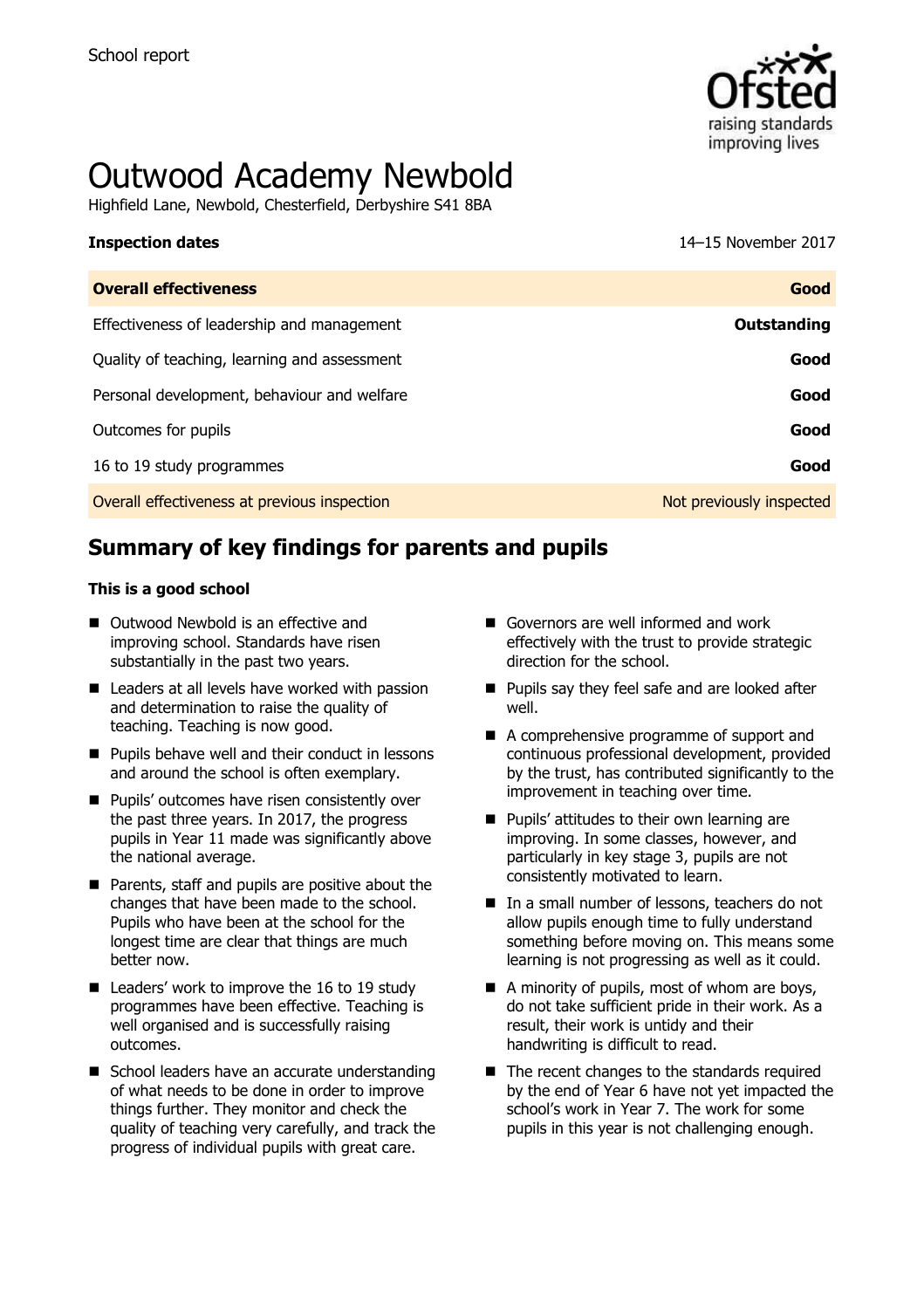

# **Full report**

### **What does the school need to do to improve further?**

- Continue to make effective use of the trust's resources to improve teaching so more is consistently outstanding.
- **Ensure that all pupils present their work with pride and write legibly and neatly.**
- **Provide pupils in key stage 3 with work that builds on their Year 6 achievements.**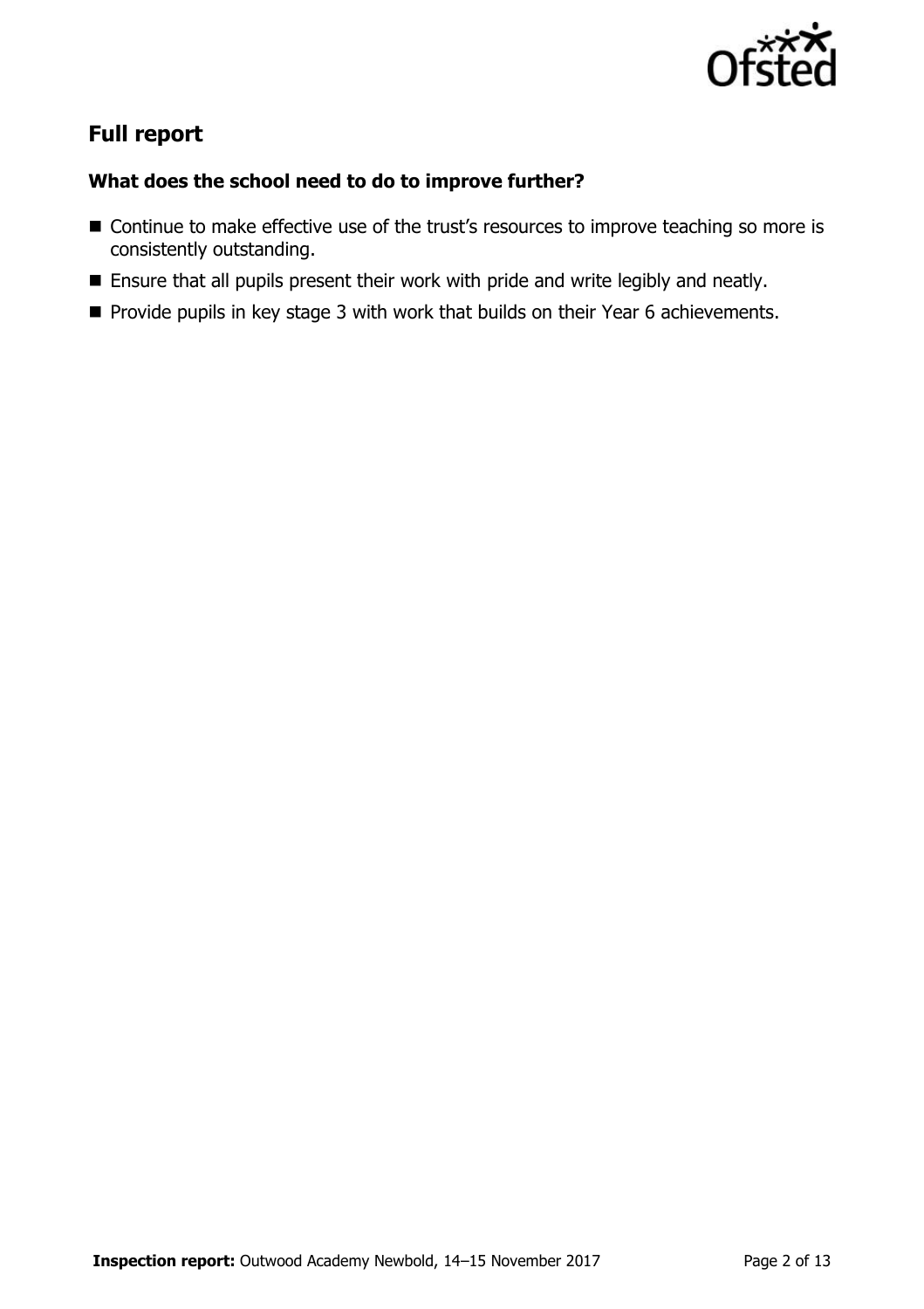

## **Inspection judgements**

#### **Effectiveness of leadership and management Constanding**

- Leaders have transformed the school. Prior to its conversion to academy status, pupils' achievement, the quality of teaching and standards of behaviour were inadequate. In a relatively short period of time, these inadequacies have been reversed and all the school's work is now at least good and improving.
- The vision and commitment of leaders throughout the school and the wider trust are responsible for these changes. With an eye firmly on improving life chances, the principal has guided staff and pupils with great skill. He has convinced pupils that, when they work alongside his staff, they can achieve and his faith in this has borne fruit. This unwavering ambition is combined with a superb attention to detail so that, as the principal says, 'Small gains are regularly made.' The culmination of these small gains resulted in the exceptional improvements in GCSE outcomes in 2017.
- Senior leaders are a constant presence in the school. They check that learning is in progress and provide both support and intervention if necessary. Pupils know that senior leaders are never far away and that, in their lessons, they will help them with their learning if they are struggling.
- The additional funding that the school receives to support disadvantaged pupils, those who have special educational needs (SEN) and/or disabilities, and those needing to catch up in Year 7 is very well deployed. Its impact is tracked carefully and any interventions that are not having an impact are stopped and alternatives are sought. This represents very good value for money as it is having a substantial impact on these pupils' outcomes.
- The trust provides very effective support at both strategic and operational levels. Leaders from across the trust are regular visitors, supporting and working alongside leaders within the school to drive forward improvements.
- Leaders encourage teachers to improve the standard of their work and offer highquality development/training opportunities on a regular basis. Teachers visit other, highly successful, academies within the trust to better their understanding of how the gains have been achieved. In addition, weekly professional development meetings are productive and focus on making a difference to learning. Different subject areas are working side by side in an attempt to learn from one another. For example, history teachers are learning about the strategies the English department uses that are transferable to their own work. Similar cooperation is evident between the mathematics and physics departments, so that pupils only have to understand one way of solving mathematical problems when they encounter them in a science lesson.
- The curriculum is effective and meets the needs of the pupils. The range of subjects available to study at GCSE is broad, and pupils receive good guidance when they are considering their options. Pupils in key stage 3 study the full range of subjects in the national curriculum. To supplement this, pupils are offered a variety of enrichment opportunities.
- Leaders ensure that pupils have high-quality, independent careers advice and guidance. An outside provider, used across the trust, provides pupils with support and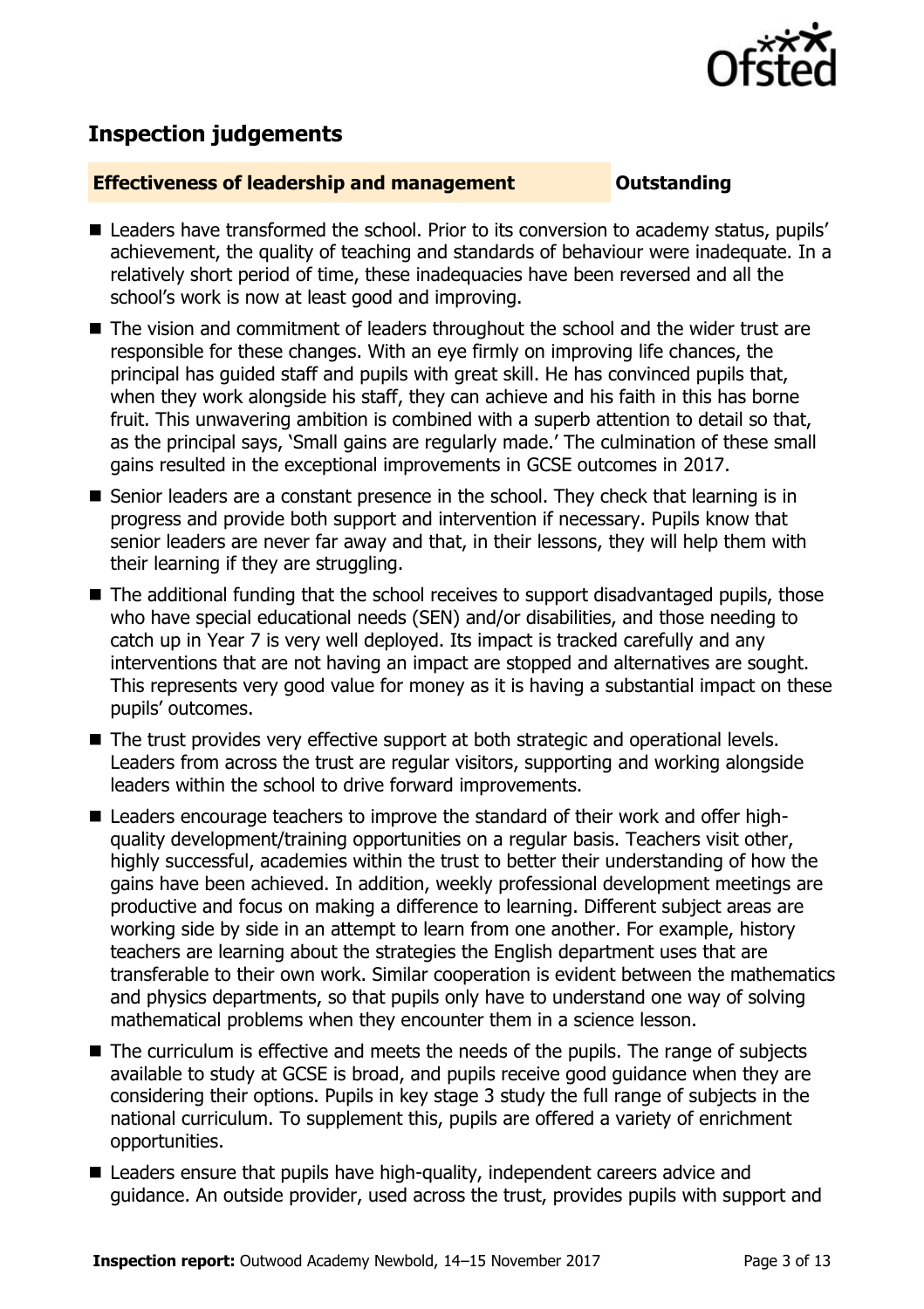

guidance that has helped them to make informed choices when they are considering their next steps.

- The school promotes British values in a structured way, through its curriculum and tutor time. In addition, pupils are encouraged to join committees in order that they can contribute and participate in active democracy through, for instance, voting for pupils' representatives.
- Leaders ensure that there are opportunities for the development of pupils' spiritual, moral, social and cultural development. Visits, residential trips and visitors enrich pupils' understanding of this country and others.

#### **Governance of the school**

- Governance is highly effective at both local and trust level. The academy council is populated by local governors who receive information from the school's leaders about the performance and direction of the work that they do. The quality of this information is high, and this helps local governors to have a clear picture of how things are going.
- The minutes of the academy council meetings are clear and show a focus on holding leaders to account for their work. Questioning is clear and pertinent.
- The trust provides the academy council with a very clear scheme of delegation. This sets out the trust's role and that of the academy council. The strategic direction of the school is broadly determined by the central trust and is implemented at a local level by leaders. The academy council then monitors impact but the trust maintains a very close eye on all of the performance indicators that the school produces.

### **Safeguarding**

- The arrangements for safeguarding are effective.
- The school's work to vet new members of staff and to ensure that all members of staff are appropriately trained meets requirements. The single central register, a document that records details of all adults that work or volunteer in the school, is well maintained and is fully up to date.
- Child protection systems are in place and are effective. Staff are aware of what to do if they have concerns about a pupil and routes of reporting these concerns are clear. The school works effectively alongside other agencies to support pupils who are either at risk or are vulnerable. Case studies of individual pupils reveal a robust and rigorous approach, keeping the best interests of the pupils at the core of the work.
- Leaders at all levels have worked successfully to create an increasingly open culture within the school where pupils are able to contribute, air their views and receive support where necessary. This has helped to create an environment in which, pupils say, diversity and equality are valued.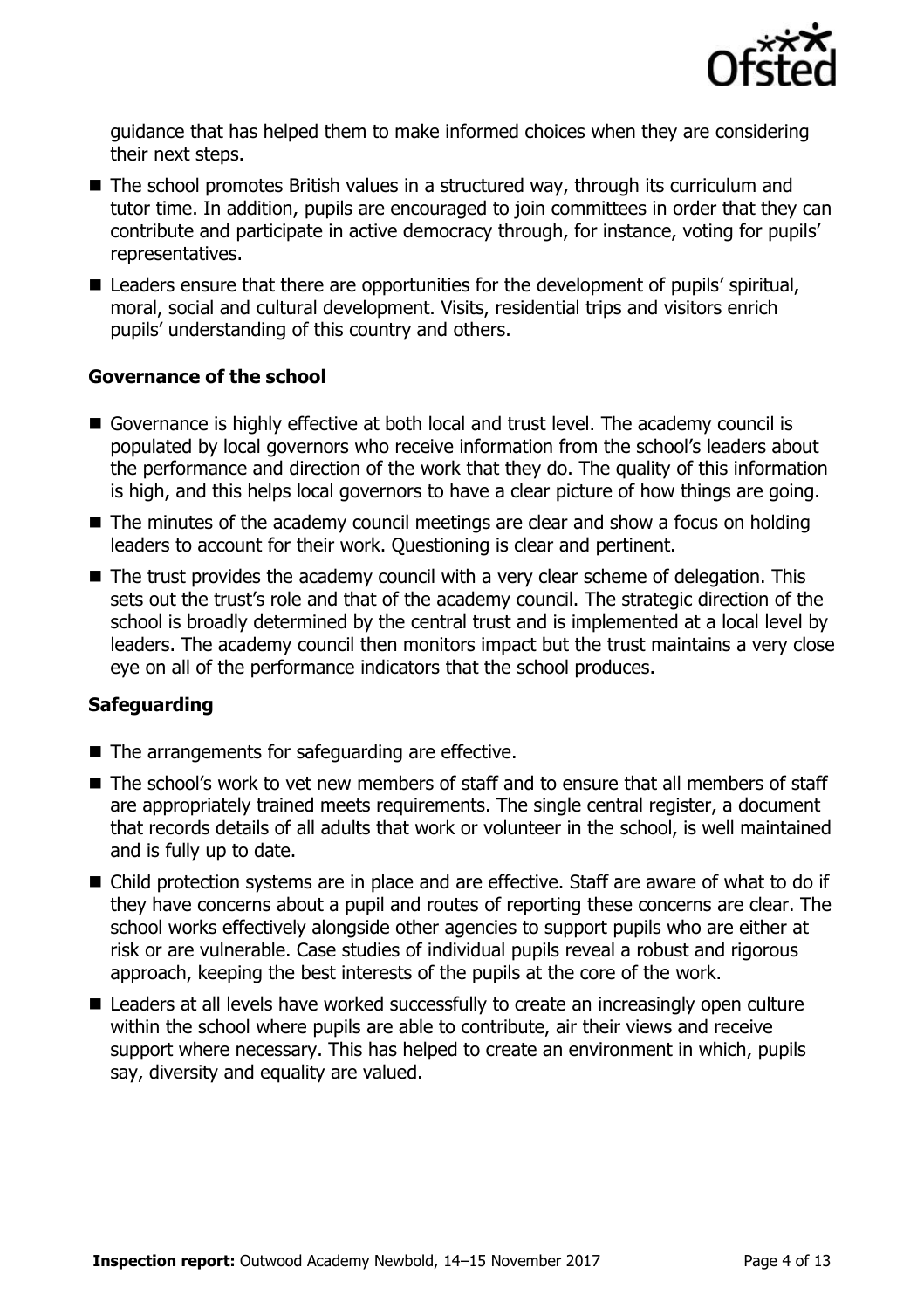

#### **Quality of teaching, learning and assessment Good**

- Teachers and support staff have positive relationships with pupils. They plan effective lessons and almost all have good subject knowledge. Where teaching is strongest, questioning is effectively used to confirm and reinforce understanding.
- Teachers' assessment is at its most precise in key stage 4, where pupils' achievement is tracked carefully. Assessments are made at six-weekly intervals and the outcomes are analysed to make sure that individuals are on track. Where there are concerns, interventions and support are put in place. This approach is helping to promote the very strong progress in key stage 4.
- Assessment in key stage 3 is not as well developed. Teachers are not as skilled in identifying age-related expectations, especially in Year 7, which means that some of the work is not challenging enough. Work across the trust is underway to support the development of these skills.
- Overall, teachers communicate their expectations clearly to pupils. They set out what they want them to do and frequently give a specific time for each activity. Where teachers are skilled in assessing the progress that pupils are making, they adapt their strategies so that pupils can fully understand their learning. In some classes, the timings set are rigidly adhered to, and teachers take insufficient account of the learning that is going on. In these lessons, learning is proceeding too quickly for some pupils, and too slowly for others.
- When asked about their favourite subjects, a significant number of pupils quickly mentioned art and physical education. Inspectors saw first-hand why this is the case, as pupils were thoroughly enjoying their learning in these subjects. Good questioning, high expectations and excellent relationships combine to create an environment in which pupils thrive. Where learning is not as strong, it is generally due to teachers being overly reliant on high levels of structure in lesson planning and work that does not sufficiently challenge the most able pupils.
- As required by the school's marking and assessment policy, teachers routinely provide opportunities in lessons for pupils to improve their work, often based on feedback that either the teacher has provided or has been agreed with one of their peers. Pupils are now used to working in this way and report that it helps them to identify where they need more support.

#### **Personal development, behaviour and welfare Good**

### **Personal development and welfare**

- The school's work to promote pupils' personal development and welfare is good. Pupils are developing positive attitudes to their learning in many classes. This is more apparent in key stage 4, where last year's successes are motivating pupils to learn.
- $\blacksquare$  Some pupils express their opinions about the school very well. They talk about making the most of the opportunities before them and how they have a pivotal role to play in their own education. This is not consistently the case, as others find it more difficult to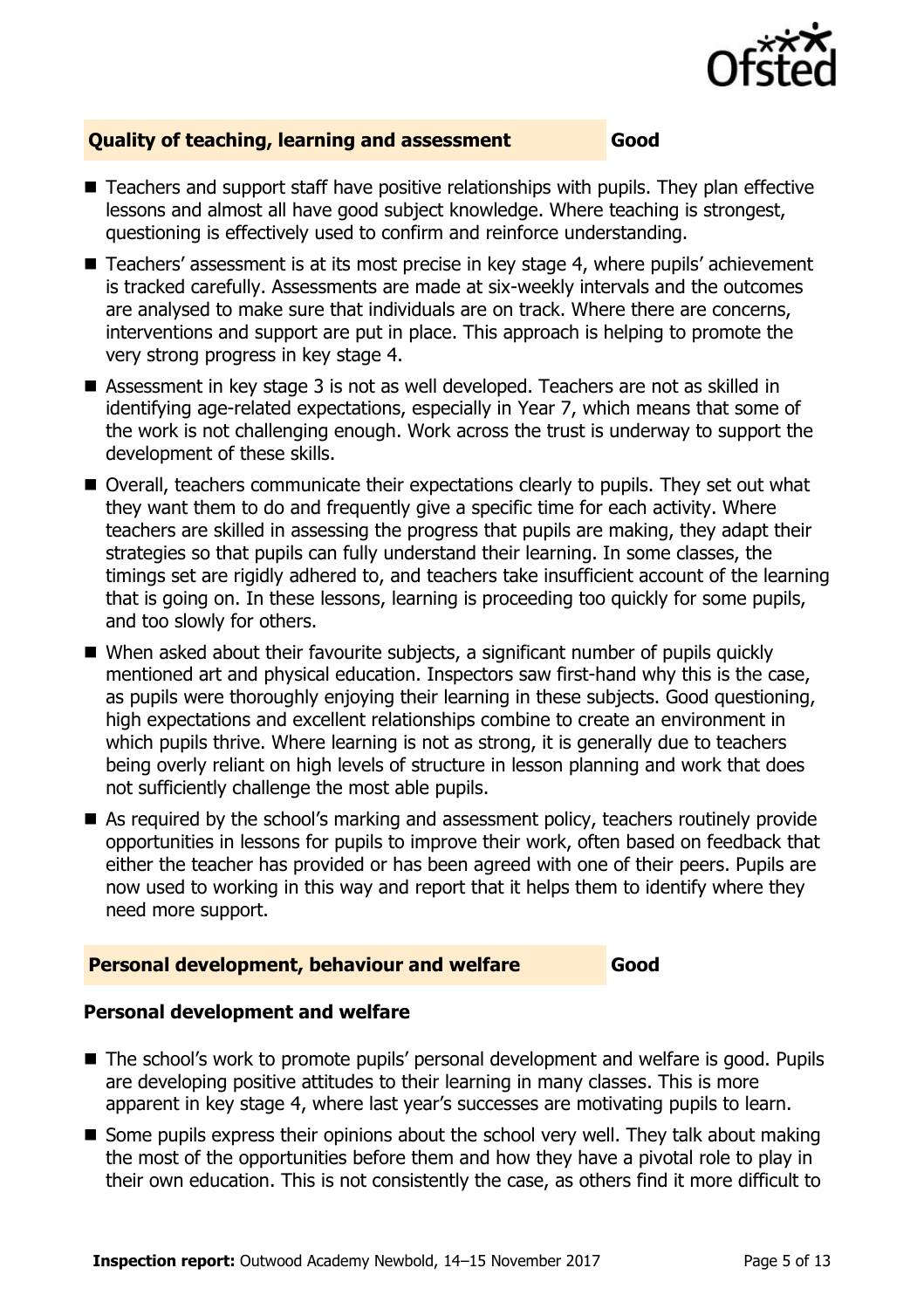

do so and do not yet see themselves as independent learners.

- $\blacksquare$  Pupils are encouraged to take up the many enrichment activities that are on offer, including sporting and recreational ones, which will support a healthy lifestyle. Currently, around two thirds of pupils regularly attend these activities. The range of activities available caters for a wide range of interests.
- **Pupils' mental well-being is a high priority for school leaders and support staff.** Vulnerable pupils are identified quickly and are offered several different kinds of support, including time spent in the 'Bridge', where they can receive counselling and advice.
- **Pupils told inspectors they feel safe in the school. They spoke with confidence about** who they would turn to if they needed support. Pupils feel that bullying is rare, and that it is swiftly dealt with where it occurs.
- The school's programme to promote awareness of how to stay safe online and the antibullying work is built into the formal curriculum through 'life' lessons, and within assemblies and tutor times. During the inspection, pupils heard from a police community support officer about the impact, and consequences, of online bullying.

#### **Behaviour**

- The behaviour of pupils is good. Pupils conduct themselves well around the school. Breaktimes and lunchtime are calm and orderly. Pupils socialise well and many say they enjoy coming to the school.
- Attendance rates in the autumn term of 2015 were very low, and levels of persistent absence were rising. A senior leader was appointed to tackle this and, with new systems now embedded, rates of attendance have steadily improved each term since the summer 2016. Currently, rates of attendance are slightly higher than the national average. Persistent absence has also fallen, as a result of close tracking and better communication with parents.
- **Pupils have a good understanding of the school's behaviour code, which involves a** staged set of consequences that are incurred if behaviour does not meet the high expectations set. Senior leaders have frequent presence in lessons and in corridors, where they support teachers and ensure that learning proceeds without disruption.
- The school works in line with the trust's policy of issuing fixed-term exclusions as a part of its behaviour code. This means that the proportion of pupils who are excluded on a fixed-term basis has been higher than the national average, but has recently begun to decrease. In the first year after converting to academy status, the number of permanent exclusions was very high, as several pupils were unable to meet the raised expectations of behaviour. The number of permanent exclusions has declined since then and leaders are committed to ensuring that the proportion of pupils who are permanently excluded is in line with, or below, the national average.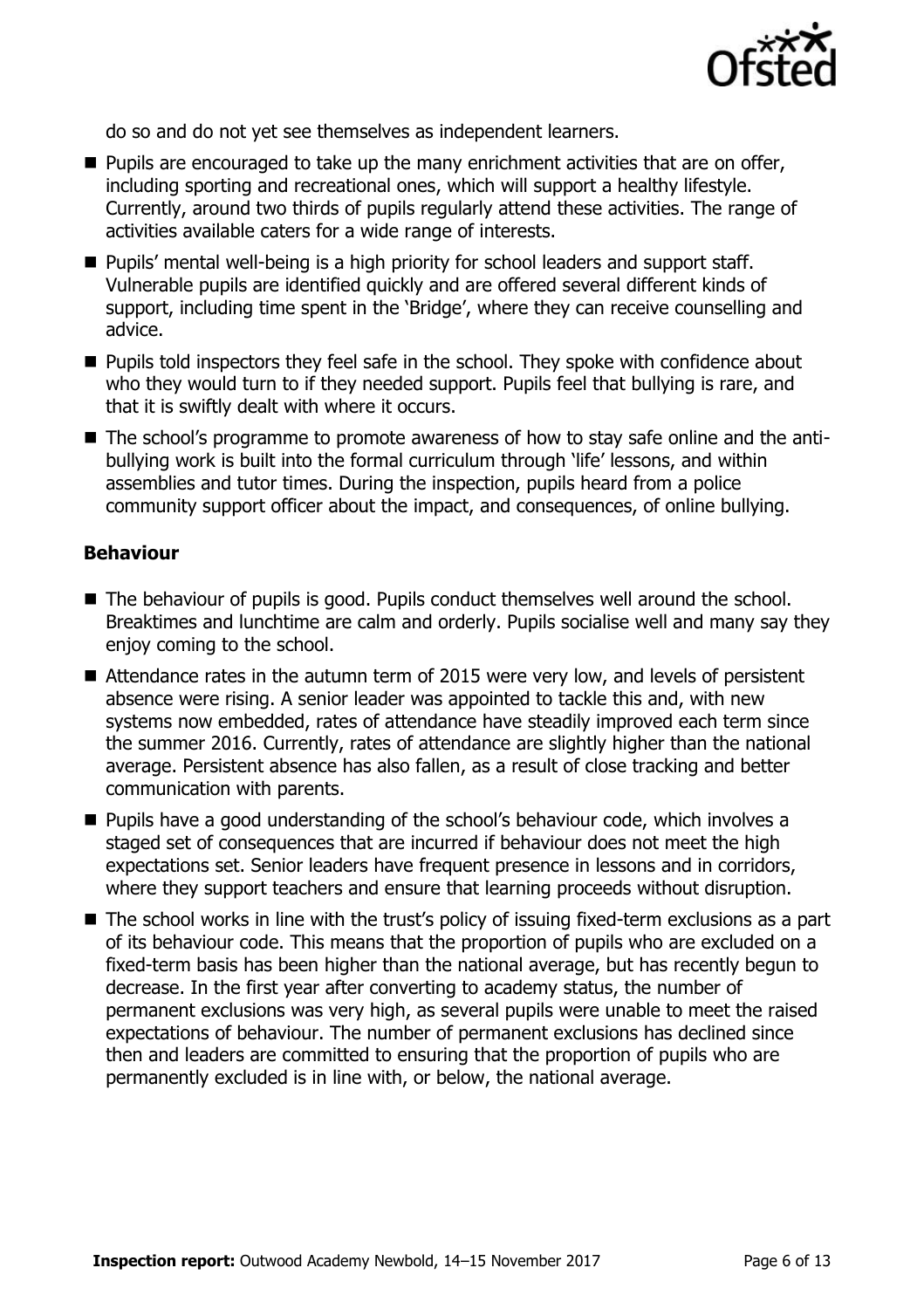

### **Outcomes for pupils Good**

- **Pupils enter the school with standards that are broadly average. In the past, they made** slower progress than found nationally. In 2017, however, this trend was reversed and the progress that pupils in Year 11 made was substantially higher than the expected level. The proportions of pupils who achieved 4+/C+ passes in English and mathematics GCSE examinations were above the national averages. This was also the case for the proportion of pupils achieving grade 5+ (a strong pass) in English and mathematics.
- This pattern of improvement was repeated across many subjects and is the result of a concerted effort by school staff to raise standards and ensure that pupils realise their potential. In some subjects, such as art and photography, all of the pupils entered for the examination passed. Inspectors observed high-quality teaching in these subjects and pupils were keen to explain how much they enjoyed learning in these lessons. The standard of art and photography, often displayed around the school, is an inspiration to pupils.
- **Pupils'** achievement in subjects in which they have underperformed in the past has also improved. The GCSE results in science were very strong in 2017, with nearly all pupils passing in biology, for example. Pupils' results in humanities, the creative arts, modern foreign languages and design and technology were consistently good. This positive picture is similar in the BTEC National Diploma courses, where all pupils gained passes.
- The attainment gaps between disadvantaged pupils and others are narrowing quickly. Where these gaps were substantial in the past, there is now very little difference. Disadvantaged pupils make slightly less progress than other pupils in the school, but still make significantly more progress than other pupils nationally.
- The pupil premium funding provided for disadvantaged pupils is well deployed. A very broad range of interventions and support programmes are provided by teachers and support staff. The pastoral support team contribute well to this, ensuring that any pupils who may be vulnerable are quickly identified and supported. Pupils in receipt of such support are very positive about the impact that it has had.
- Boys' outcomes have been much lower than those of girls in the past. This gap is also narrowing. The gap has not closed because, despite the boys making more progress, girls are now making even better progress.
- The improvements in outcomes at GCSE are the result of the meticulous tracking of pupils' performance in key stage 4. The principal's mantra of 'no stone goes unturned' in the pursuit of excellence, means that support and interventions are provided on a bespoke basis. The impact of this work is rigorously monitored and interventions are tweaked in response. Pupils are expected to attend revision classes after the end of the school day. In discussions with inspectors, pupils said these sessions were very helpful and they appreciated the time that teachers and support staff devoted to them.
- Pupils who have SEN and/or disabilities made more than expected progress in 2017. Clearly targeted intervention programmes and well-organised in-class support have enabled this group of pupils to do well.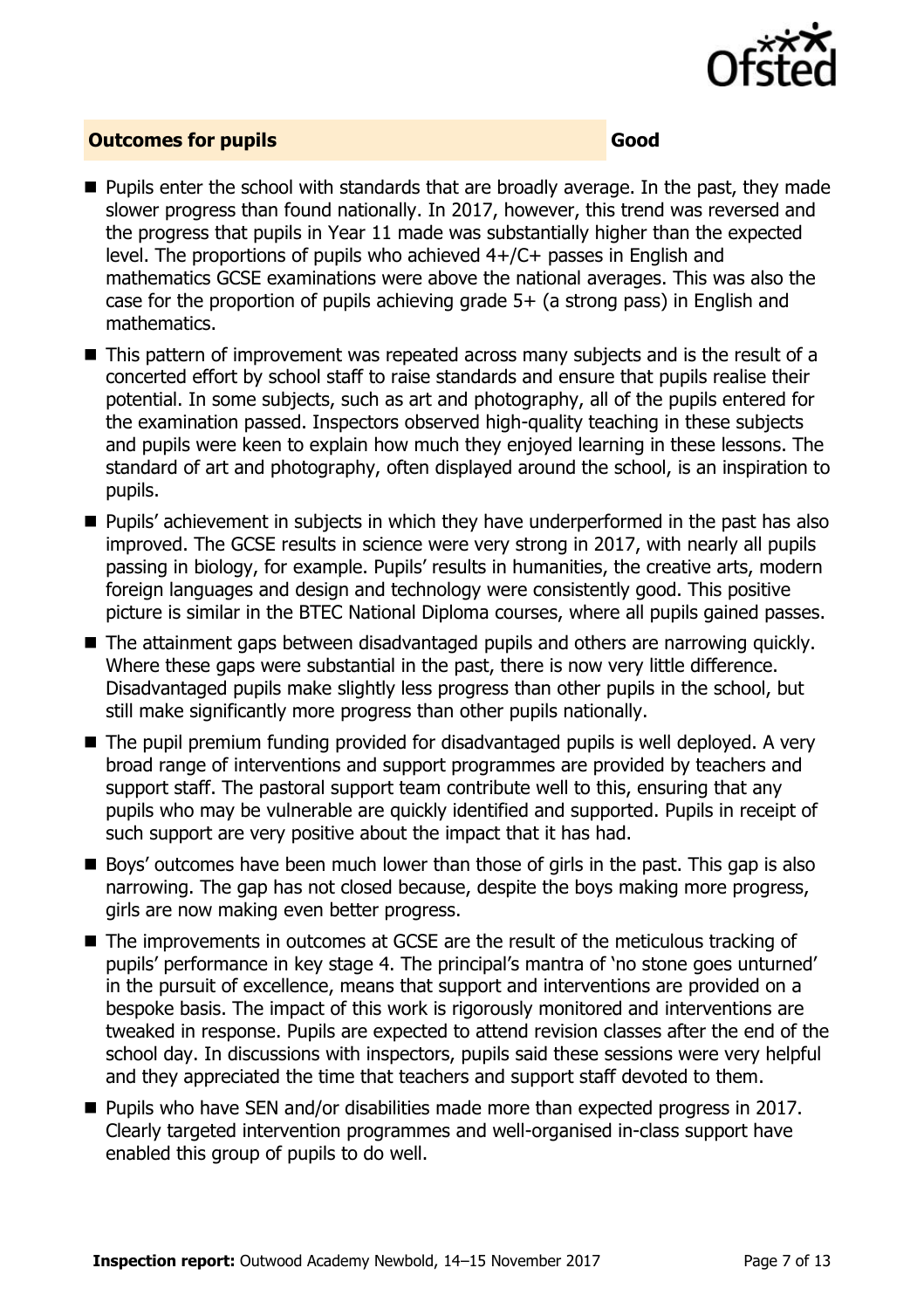

- Pupils in the Autism Resource Centre are provided for exceptionally well. A team of well-trained support staff, well led by a senior leader, know and cater for pupils' individual needs very well. Pupils are integrated into lessons wherever possible and are well supported when they are working. Outcomes for this small group of pupils are good. They follow individual timetables, which for some means formal qualifications, while others are learning more applied skills.
- $\blacksquare$  Outcomes are not yet outstanding because, despite the improvements at key stage 4, the quality of learning in key stage 3 is not as strong. The work pupils have done in the past is not being built upon and expectations of what pupils can achieve are not as high as they are further up the school.
- The scrutiny of pupils' work in Years 7 and 8 indicates that, although progress is steady, some pupils are finding the work in English and mathematics to be easier than that which they were doing in Year 6. The level of expectation in primary schools has risen in the recent past, and the school has not yet fully adjusted its curriculum to accommodate this. Subject leaders are aware of this and acknowledge that more work needs to be done in order to bring the quality of learning in this key stage to the same standard as it is in key stage 4.
- When looking at work across Years 7 to 11, inspectors noted the variability in pride and presentation, and in particular that some pupils' handwriting is poor. The school has recently introduced handwriting classes for some pupils and there is some evidence of positive early impact. Inspectors also found that, on many occasions, it was boys' work that was untidy and whose handwriting was either poorly formed or difficult to read. In contrast to this, many pupils produce work that is very carefully presented and full of pride.
- Pupils' work in key stage 3 does not consistently stretch and challenge the most able pupils. In some subjects, including in mathematics and science, it was difficult to find work which extended and deepened pupils' learning. In these subjects, pupils who have been assessed as being at very different levels are often undertaking the same work. Leaders are introducing a 'mastery' programme in mathematics and it is successful in key stage 4. More work is needed in key stage 3 to ensure that it has a similar impact.
- The school is making effective use of the Year 7 catch-up funding to support pupils who did not reach age-related expectations in primary school. Assessment information indicates that, at this early stage, pupils are responding positively to the additional support and progress is being made.
- The combination of good and improving attitudes to learning in key stage 4, and much improved outcomes at GCSE level, mean pupils are very well prepared for their next stage of education.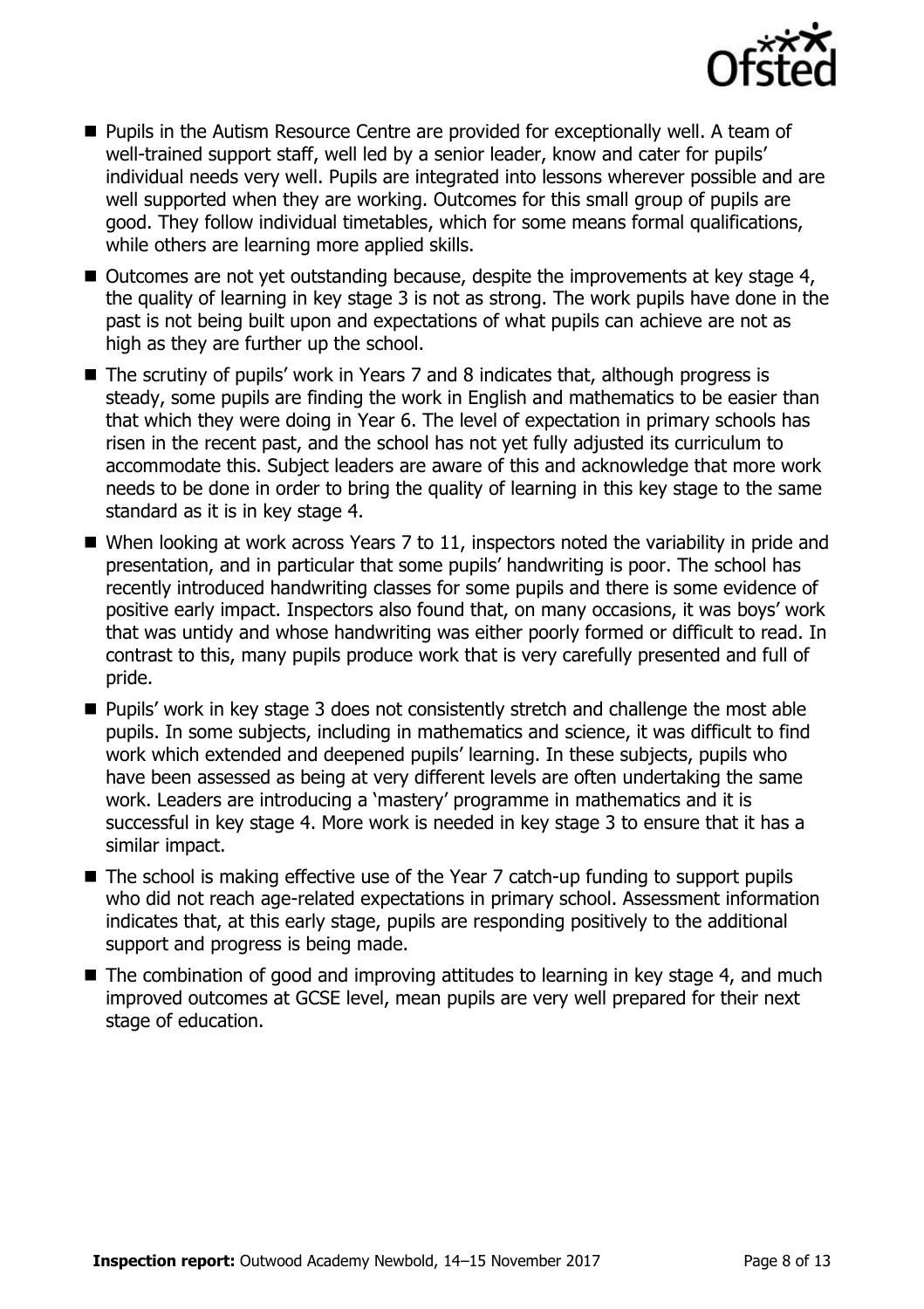

#### **16 to 19 study programmes Good**

- $\blacksquare$  Outcomes for students in 16 to 19 study programmes have improved steadily for the last three years. In 2017, many more students achieved the higher grades of B to  $A^*$ than in previous years. Rates of progress are rising but remain inconsistent. In some subjects, including English language, psychology, art and photography, progress in 2017 was above average. In contrast, students taking sciences, law or history at A level made less progress than they should have done.
- $\blacksquare$  The quality of teaching is improving, and most is currently good. Lessons proceed efficiently, and relationships between students and staff are strong. Independent learning is encouraged where appropriate, and the use of questioning to embed and deepen learning is improving.
- Leadership in this area is effective. Leaders have a clear understanding of what is working and what needs to be improved. Work to improve the quality of teaching is underway and the impact is already being seen in several subjects. Students are known as individuals and their progress is carefully tracked.
- The requirements of the study programmes are met. Students benefit from varied experiences, including a leadership programme and a lead learner programme that broaden their experiences. Students' personal development is well supported through these, and other, enrichment opportunities.
- The majority of courses offered are academic (A level). A small number of BTEC National Diploma courses are offered and outcomes for these are very good and half of pupils completing these courses in 2017 achieved the highest grades.
- Levels of retention are high. This has not been the case in the past, when many pupils did not see out the courses that they had chosen. Rates of attendance have also risen in Year 12 and Year 13. The destinations of previous pupils are carefully tracked. Currently, no previous pupils are not in education, employment or training.
- $\blacksquare$  Pupils report that they value the changes that they have seen in recent years, and many have raised their expectations of themselves and what they can achieve. A substantial proportion of pupils in Year 13 are applying to university and many are confident that they will be successful.
- Systems to safeguard pupils in 16 to 19 programmes of study are in place. They carry electronic identity cards and 'sign' in an out in order that the school is aware if they are on or off the site.
- The effectiveness of careers advice is good. An independent firm provides very good support and guidance, which is highly valued by pupils.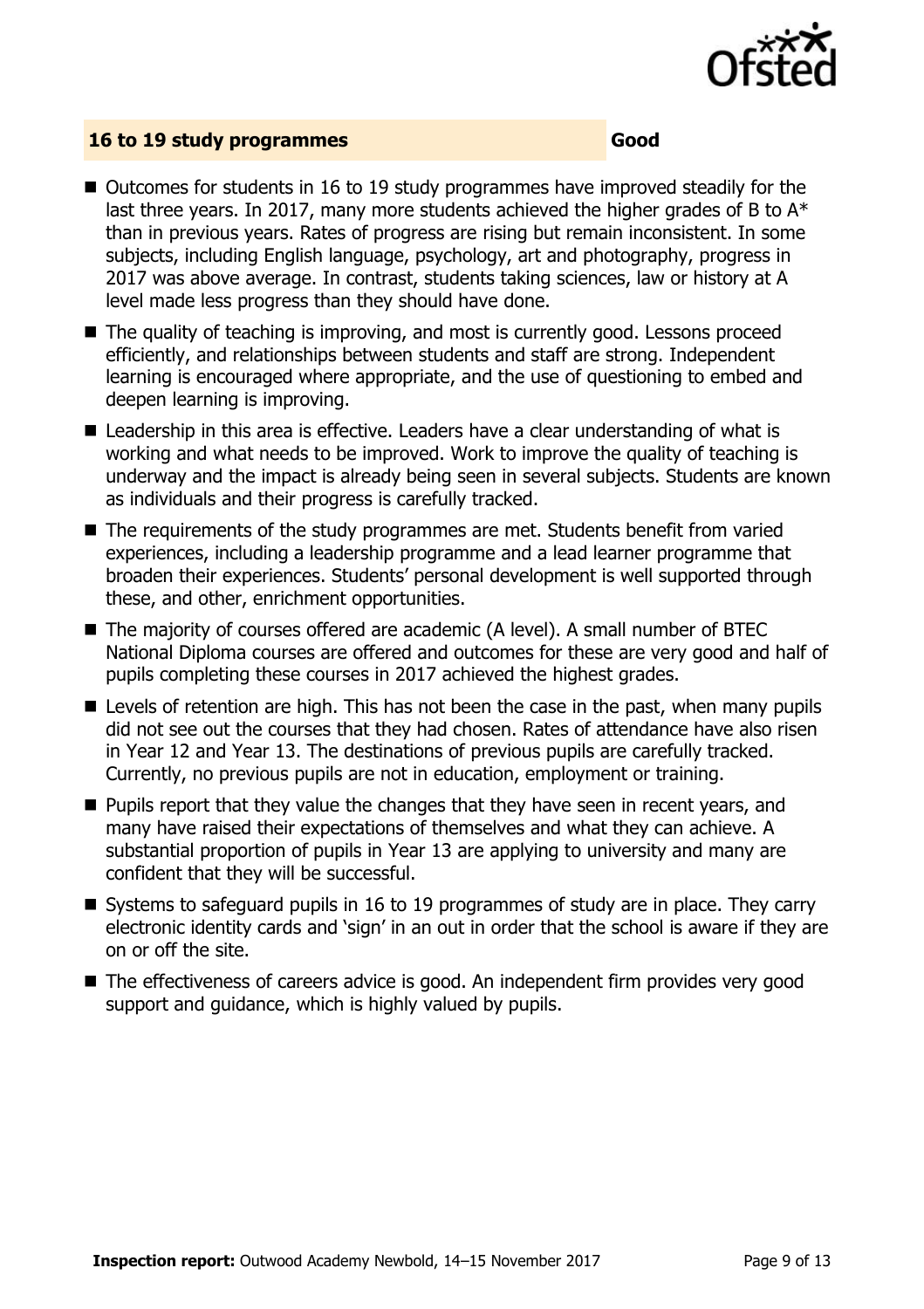

# **School details**

| Unique reference number | 141377     |
|-------------------------|------------|
| Local authority         | Derbyshire |
| Inspection number       | 10035954   |

This inspection of the school was carried out under section 5 of the Education Act 2005.

| Type of school                                           | Comprehensive                 |
|----------------------------------------------------------|-------------------------------|
| School category                                          | Academy sponsor-led           |
| Age range of pupils                                      | 11 to 18                      |
| Gender of pupils                                         | Mixed                         |
| Gender of pupils in 16 to 19 study<br>programmes         | Mixed                         |
| Number of pupils on the school roll                      | 883                           |
| Of which, number on roll in 16 to 19 study<br>programmes | 70                            |
| Appropriate authority                                    | Board of trustees             |
| Chair                                                    | Jon Ward                      |
| Principal                                                | <b>Steve Roberts</b>          |
| Telephone number                                         | 01246 230550                  |
| Website                                                  | www.newbold.outwood.com       |
| <b>Email address</b>                                     | enquiries@newbold.outwood.com |
| Date of previous inspection                              | Not previously inspected      |

### **Information about this school**

- The school meets requirements on the publication of specified information on its website.
- The school complies with Department for Education guidance on what academies should publish.
- The school is slightly smaller than the average-sized secondary school.
- The proportion of disadvantaged pupils is above the national average.
- The proportion of pupils who have SEN and/or disabilities is broadly in line with the national average, including those who have an education, health and care plan and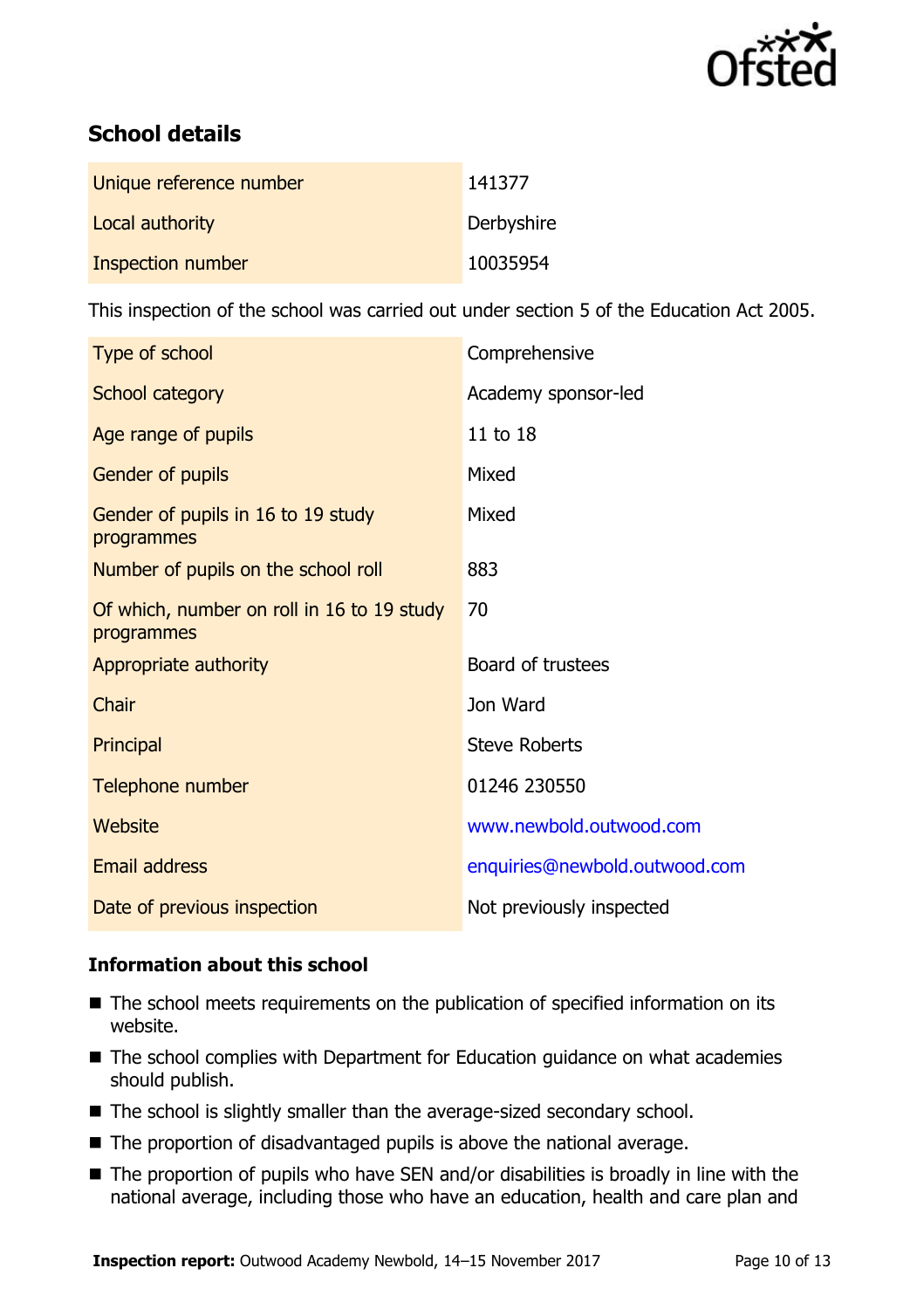

those who just receive additional support.

- The proportions of pupils from minority ethnic backgrounds and pupils who speak English as an additional language are much lower than national averages.
- The school is sponsored by Outwood Grange Academies Trust.
- The school has an Autism Resource Centre with places for 14 pupils and is currently full. Pupils in this centre travel from a range of distances to attend.
- At the time of this inspection, the school did not use alternative provision for any pupils.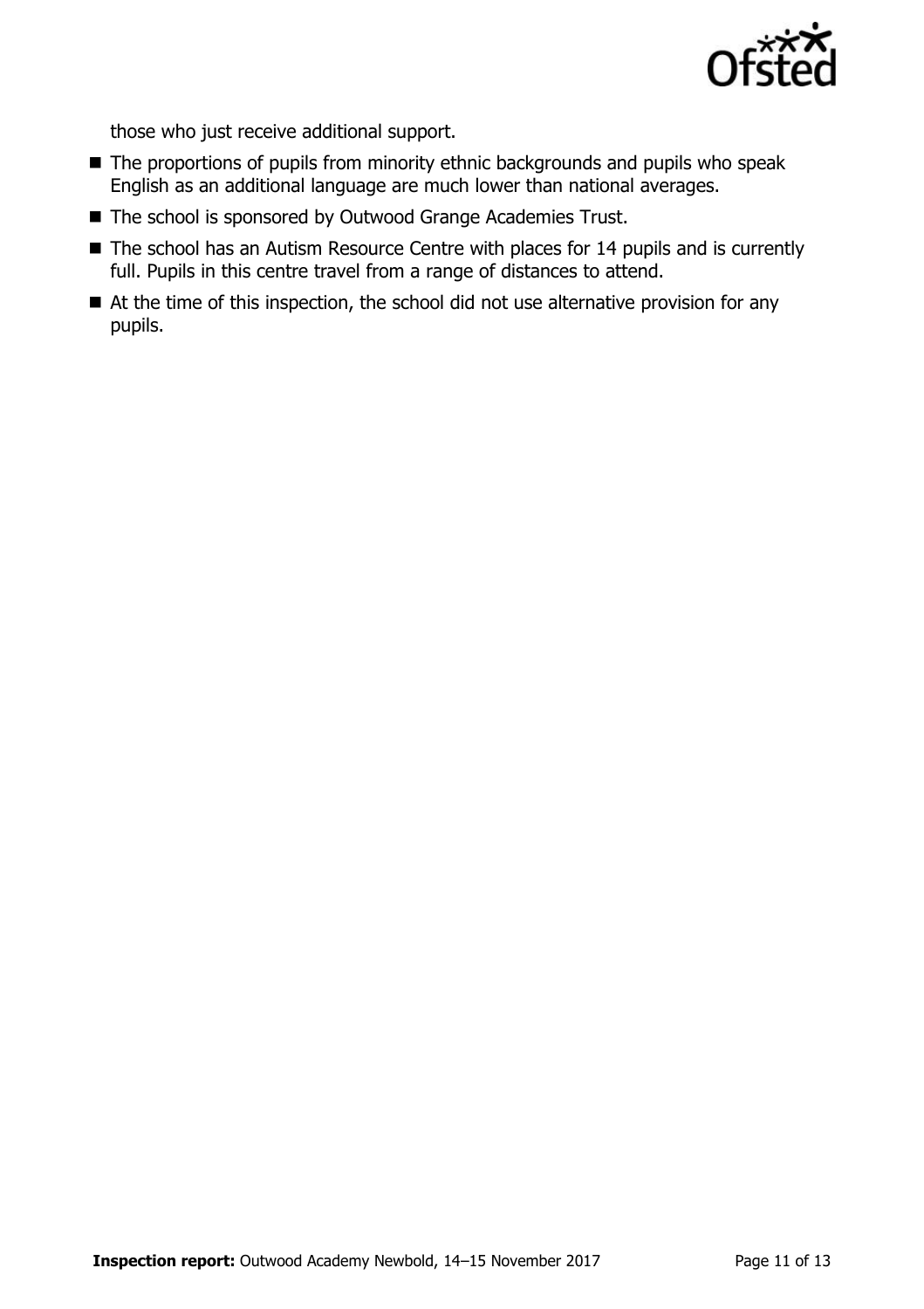

# **Information about this inspection**

- Inspectors observed learning in over 50 lessons, making short visits to most and spending time looking at pupils' work and talking to pupils about their learning, where appropriate. On several occasions, senior leaders joined inspectors in their observations.
- Inspectors met with senior leaders, heads of subjects, governors, pupils, trust representatives and the chief executive officer of the trust.
- Inspectors took account of 78 staff questionnaires and 33 responses to Parent View, Ofsted's online parental questionnaire.
- Inspectors spent time observing assemblies, lunchtime, breaktimes, tutor times and at transition times between lessons.
- **Pupils' work was the subject of significant scrutiny. Senior and middle leaders jointly** undertook this piece of work with inspectors.
- Inspectors evaluated a range of the school's documentation, including assessment information, improvement planning, self-evaluations, attendance and exclusion data and quality-assurance information.

### **Inspection team**

| Chris Moodie, lead inspector | Ofsted Inspector |
|------------------------------|------------------|
| <b>Kathryn Hardy</b>         | Ofsted Inspector |
| Julie Sheppard               | Ofsted Inspector |
| <b>Tim Croft</b>             | Ofsted Inspector |